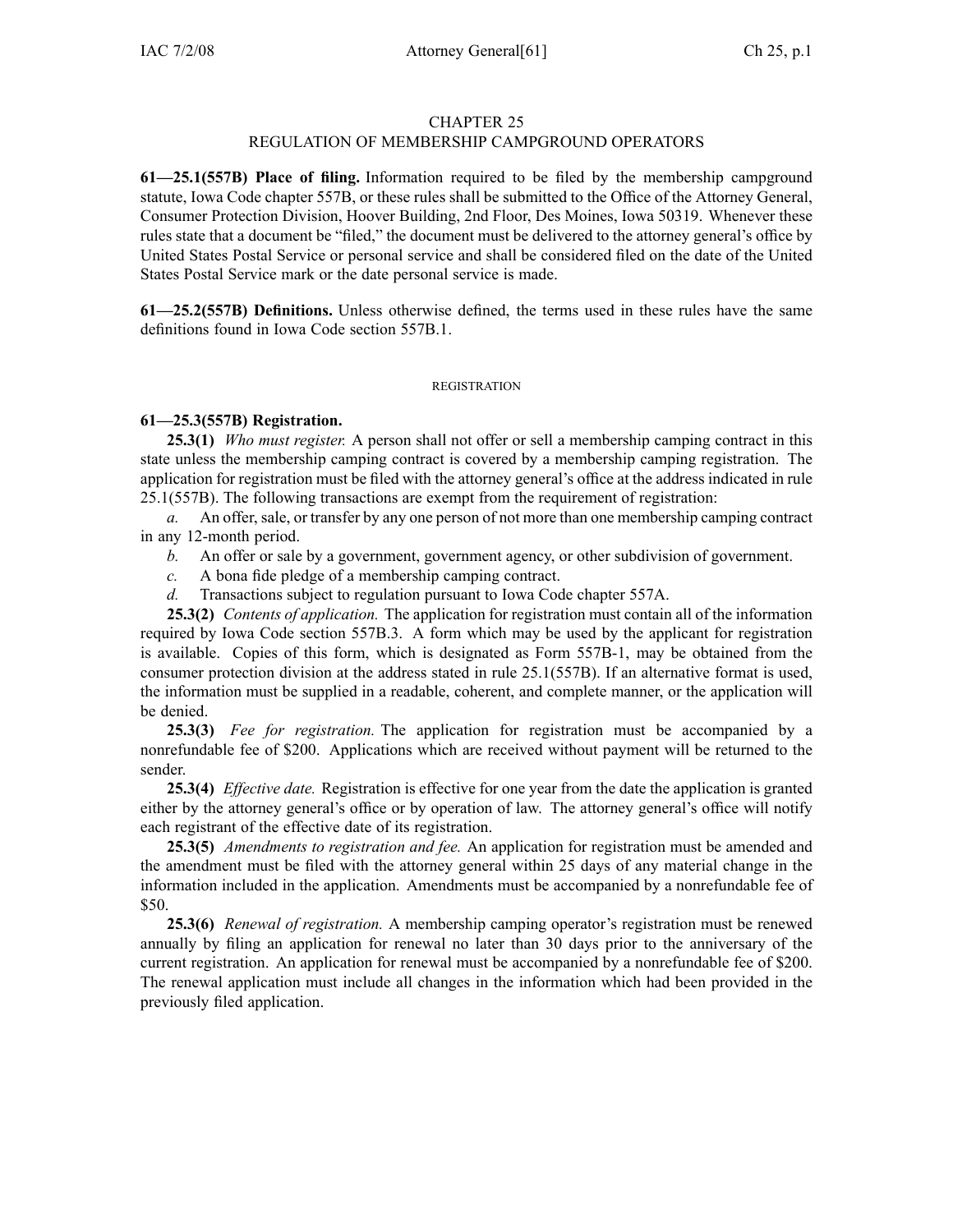### SANCTIONS AND HEARINGS

# **61—25.4(557B,252J) Sanctions.**

**25.4(1)** *Statement of charges.* A membership campground registration may be denied, suspended or revoked or <sup>a</sup> penalty of not more than \$5000 may be imposed or <sup>a</sup> combination of suspension or revocation and penalty may be imposed for any of the reasons set forth in Iowa Code section 557B.6. If any action of thistype istaken, <sup>a</sup> representative of the consumer protection division shall mail by certified mail <sup>a</sup> statement of charges to the applicant or registrant. The applicant or registrant has 30 calendar days from the date of mailing the statement of charges to reques<sup>t</sup> <sup>a</sup> hearing. Requests for hearing must be filed within the 30-day time period or the applicant or registrant will not be permitted to contest the matter. Such requests must be filed at the address specified in rule 25.1(557B). Within this 30-day period, the applicant or registrant may also file an answer or other responsive pleading to the statement of charges.

**25.4(2)** *Hearings.* If <sup>a</sup> reques<sup>t</sup> for hearing is filed, the contested case will be referred to an independent administrative law judge. Upon request, the Iowa department of inspections and appeals will establish <sup>a</sup> time and provide an administrative law judge to conduct the contested case. A representative of the consumer protection division will prosecute these cases on behalf of the state.

**25.4(3)** *Notice of hearing.* The applicant or registrant shall be mailed by certified mail <sup>a</sup> notice of hearing which will include:

- *a.* The date, time, and place of hearing.
- *b.* A statement that the party may be represented by legal counsel.
- *c.* A statement of the legal authority and jurisdiction under which the hearing is to be held.
- *d.* A statement that the respondent has the right to appear at <sup>a</sup> hearing and be heard.
- *e.* A reference to the statute or rules involved.
- *f.* A copy of the statement of charges referred to in subrule 25.4(1).

**25.4(4)** *Prehearing conferences.* The administrative law judge either on the administrative law judge's own motion or at the reques<sup>t</sup> of either party may hold <sup>a</sup> prehearing conference which shall be scheduled not less than two days prior to the hearing. Notice by ordinary mail shall be given to each party of the date, time, and place of the prehearing conference.

**25.4(5)** *Informal settlement.* Nothing in these rules shall be construed to discourage or limit the parties in their right to pursue an informal settlement of the contested case. Any such settlement shall be subject to review and approval by the attorney general.

**25.4(6)** *Failure by respondent to appear.* If <sup>a</sup> respondent, upon whom <sup>a</sup> notice of hearing has been served, fails to appear either in person or by counsel at the hearing, the administrative law judge may proceed with the conduct of the hearing. The results of the hearing shall be binding to the same extent as if respondent had been present.

**25.4(7)** *Conduct of hearings.* Hearings under this rule will be held pursuan<sup>t</sup> to the Iowa administrative procedure Act. These hearings will generally be conducted according to the following format, subject to modification at the discretion of the administrative law judge:

*a.* The representative of the consumer protection division may make an opening statement.

*b.* The respondent(s) may make an opening statement or may elect to reserve the opening statement until just prior to the presentation of evidence by the respondent.

- *c.* The evidence on behalf of the consumer protection division is presented.
- *d.* The evidence on behalf of the respondent(s) is presented.
- *e.* Rebuttal evidence, if any, on behalf of the consumer protection division is presented.
- *f.* Rebuttal evidence, if any, on behalf of the respondent(s) is presented.
- *g.* Each party may make <sup>a</sup> closing argument.

**25.4(8)** *Continuances.* No ex parte continuance shall be granted to any party.

**25.4(9)** *Interlocutory appeal.* Any party to <sup>a</sup> contested case may seek an interlocutory appeal on <sup>a</sup> procedural question with the attorney general by filing <sup>a</sup> timely request.

**25.4(10)** *Discovery and subpoenas.* The provisions of Iowa Code section 17A.13 relating to discovery and subpoenas shall govern in contested cases held pursuan<sup>t</sup> to these rules.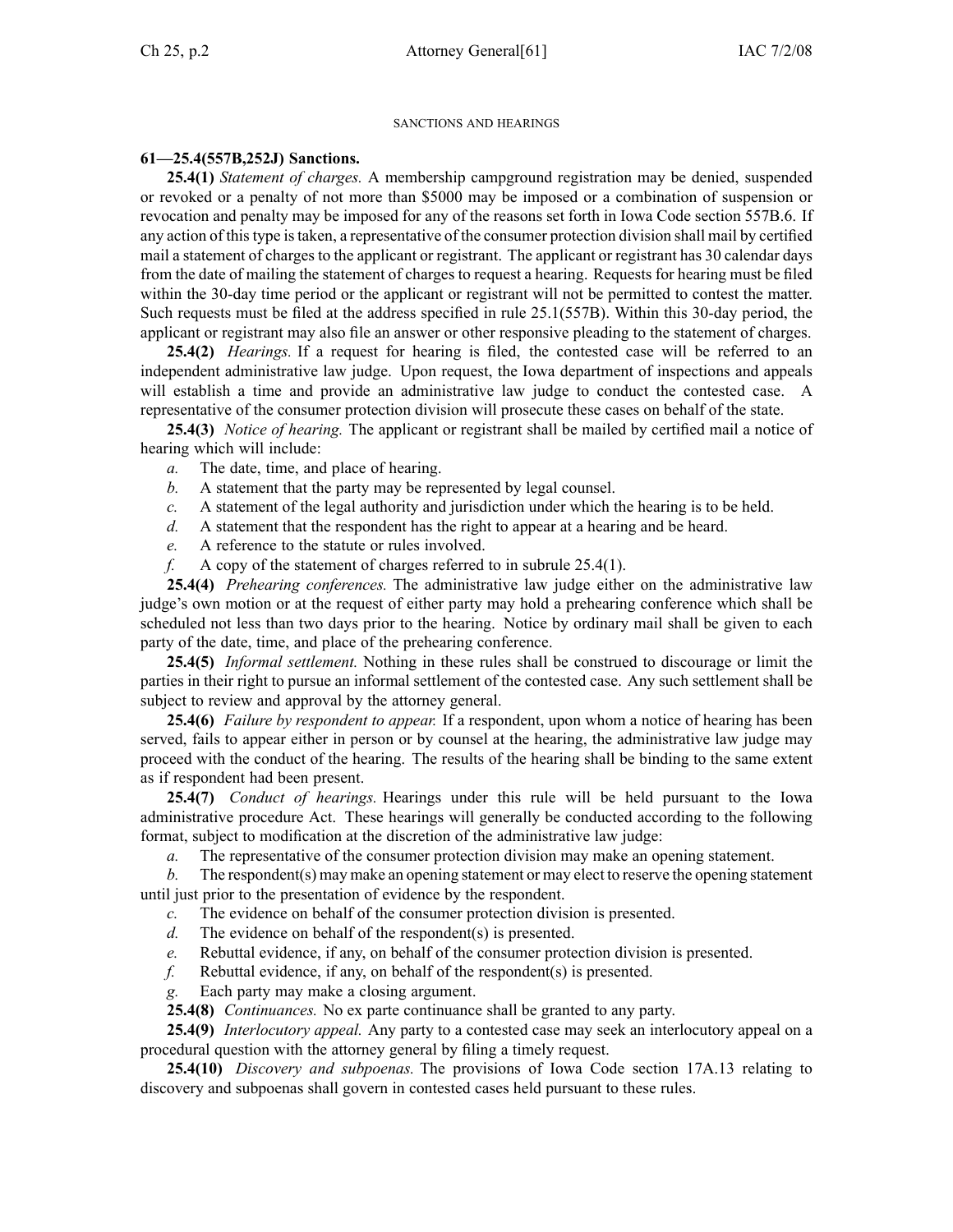**25.4(11)** *Proposed decision.* The administrative law judge who presides over the case will render <sup>a</sup> proposed decision which shall be in writing or stated in the record. The decision may include any of the following:

- *a.* Dismissal of the charges against respondent.
- *b.* Denial of an application for registration.
- *c.* Suspension of <sup>a</sup> registration for <sup>a</sup> specified period.
- *d.* Revocation of <sup>a</sup> registration.
- *e.* Imposition of <sup>a</sup> penalty not to exceed \$5000.

**25.4(12)** *Further review.* Any party, including the consumer protection division, who is adversely affected by <sup>a</sup> proposed decision, may seek further review with the attorney general by complying with the following procedure:

*a.* A reques<sup>t</sup> for further review must be filed with the attorney general within 20 days of the date of the administrative law judge's decision.

*b.* Within ten days after filing the reques<sup>t</sup> for further review, the requesting party must file written exceptions to the proposed decision of the administrative law judge and must set forth the specific relief requested as well as all of the grounds upon which the reques<sup>t</sup> for relief is based. The party seeking further review may also file <sup>a</sup> written brief and argumen<sup>t</sup> along with its exceptions.

*c.* The opposing party has 14 days following service of the exceptions to file <sup>a</sup> responsive brief and argumen<sup>t</sup> if desired.

**25.4(13)** *Notification of decision.* All parties to <sup>a</sup> contested case shall be promptly furnished with <sup>a</sup> copy of any final or proposed decision either by personal service or by certified mail.

**25.4(14)** *Judicial review.* A party who has exhausted administrative remedies may seek judicial review of the decision pursuan<sup>t</sup> to the Iowa administrative procedure Act.

**25.4(15)** *Sanctions against individual membership camping operators relating to unpaid child support.* The following shall apply to the applications or registrations of individual membership camping operators under Iowa Code chapter 557B:

*a. Registration permit denial.* Pursuant to Iowa Code chapter 252J, the attorney generalshall deny an application for registration under Iowa Code chapter 557B of <sup>a</sup> membership camping operator, if the membership camping operator is an individual and the attorney general has received <sup>a</sup> certificate of noncompliance from the child suppor<sup>t</sup> recovery unit in regard to the individual, until the unit furnishes the attorney general with <sup>a</sup> withdrawal of the certificate of noncompliance.

*b. Registration permit suspension or revocation for nonpaymen<sup>t</sup> of child support.* Pursuant to Iowa Code chapter 252J, the attorney general shall suspend or revoke the registration of <sup>a</sup> membership camping operator under Iowa Code chapter 557B, if the membership camping operator is an individual and the attorney general has received <sup>a</sup> certificate of noncompliance from the child suppor<sup>t</sup> recovery unit in regard to the individual, until the unit furnishes the attorney general with a withdrawal of the certificate of noncompliance.

*c. Notice of suspension, revocation or denial of registration based on nonpaymen<sup>t</sup> of child support.* The notice required by Iowa Code section 252J.8 shall be served upon the registrant or applicant by restricted certified mail, return receipt requested, or personal service in accordance with Rules of Civil Procedure 56.1. Alternatively, the registrant or applicant may accep<sup>t</sup> service personally or through authorized counsel.

*d. Effective date of suspension, revocation or denial based on nonpaymen<sup>t</sup> of child support.* The effective date of suspension, revocation or denial of registration, as specified in the notice required by Iowa Code section 252J.8, shall be 60 days following service of the notice upon the registrant or applicant.

*e. Obligation of registrants and applicants to notify attorney general concerning nonpaymen<sup>t</sup> of child support.* Registrants and applicants shall keep the attorney general informed of all court actions, and all child suppor<sup>t</sup> recovery unit actions taken under or in connection with Iowa Code chapter 252J, and shall provide the attorney general copies, within seven days of filing or issuance, of all applications filed with the district court pursuan<sup>t</sup> to Iowa Code section 252J.9, all court orders entered in such actions, and withdrawals of certificates of noncompliance by the child suppor<sup>t</sup> recovery unit.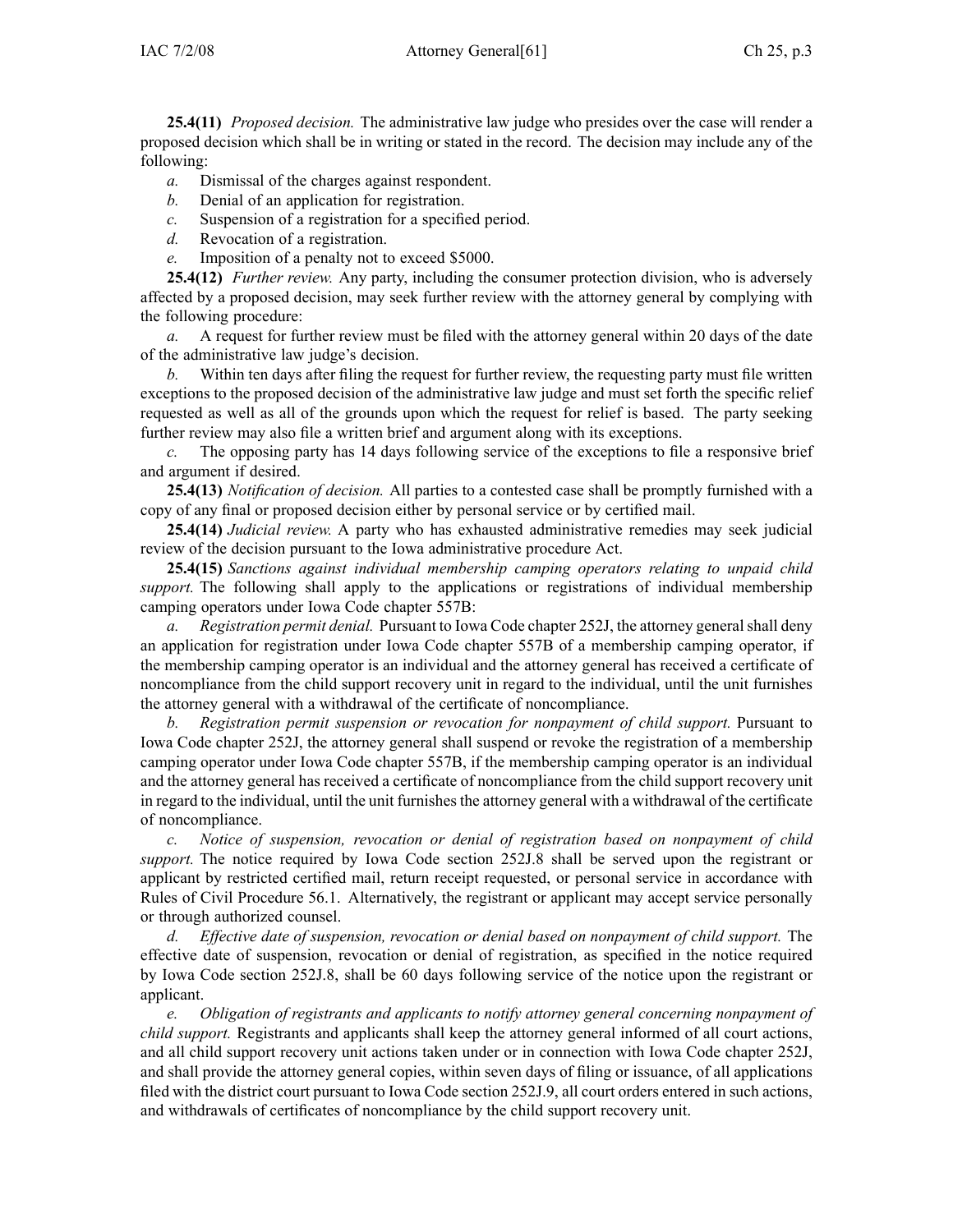*f. Payment of feesfollowing suspension orrevocation.* If the attorney generalsuspends or revokes <sup>a</sup> permit pursuan<sup>t</sup> to Iowa Code chapter 252J, <sup>a</sup> nonrefundable permit fee of \$200 for reinstatement must be paid by the applicant to the attorney general before <sup>a</sup> permit will be reinstated.

*g. Calculating effective dates of suspension, revocation or denial of registration based on nonpaymen<sup>t</sup> of child support.* In the event <sup>a</sup> registrant or applicant files <sup>a</sup> timely district court action following service of an attorney general notice pursuan<sup>t</sup> to Iowa Code sections 252J.8 and 252J.9, the attorney general shall continue with the intended action described in the notice upon the receipt of <sup>a</sup> court order lifting the stay, dismissing the action, or otherwise directing the attorney general to proceed. For purposes of determining the effective date of suspension or revocation, or denial of the issuance or renewal of <sup>a</sup> registration permit, the attorney general shall count the number of days before the action was filed and the number of days after the action was disposed of by the court.

*h. Relation to othersubrules of thisrule.* The requirements ofsubrule 25.4(15)shall be in addition to those stated in subrules  $25.4(1)$  to  $25.4(14)$ . However, the provisions of subrules  $25.4(1)$  to  $25.4(14)$ shall not apply to any sanctions imposed against individual membership camping operators relating to unpaid child support. Sanctions imposed against individual membership camping operators relating to unpaid child suppor<sup>t</sup> shall be governed by the provisions of subrule 25.4(15) and Iowa Code chapter 252J.

### ADVERTISING

### **61—25.5(557B) Advertising plans.**

**25.5(1)** *Prohibitions.* An advertisement shall not:

*a.* Make any untrue statement of material fact which would make the statements misleading in light of the circumstances under which the statements were made.

*b.* Misrepresent either explicitly or implicitly, the size, quantity, identity, or quality of any prize, gift, amount of money, or other item of value.

*c.* Represent to <sup>a</sup> consumer that the consumer is being notified for the second or final time of the right to collect <sup>a</sup> prize, gift, award, or other thing of value in exchange for participating in <sup>a</sup> sales presentation if, in fact, it is not the second or final attempt to notify the consumer.

*d.* Refer to <sup>a</sup> prize, gift, award, or any other type of inducement as being previously claimed or awarded unless, in fact, each of those prizes, gifts, awards, or other type of inducements has been awarded during the same promotional program.

*e.* Offer <sup>a</sup> prize, gift, award, or other inducement unless one of each is available at the beginning of the promotional program.

*f.* Refer to any item as <sup>a</sup> prize, gift, award, or words of similar meaning if the consumer must purchase anything or give, or promise to give, any consideration, other than visiting the property to claim the item.

*g.* Offer anything of value unless, contemporaneously with the offer, all expenses the recipient must pay (excluding the cost of travel to the sales presentation) are clearly and conspicuously disclosed on the face of the advertisement and within <sup>a</sup> reasonable proximity of the offer.

*h.* Represent that an offered prize, gift, award, or other type of inducement has <sup>a</sup> certain value or manufacturer's suggested price unless there is, in fact, <sup>a</sup> bona fide retail market for the item.

*i.* Represent directly or by implication that the number of participants in an advertising plan has been significantly limited or that any person has been selected to receive <sup>a</sup> particular prize, gift, money, or other item of value, unless the representation is true.

*j.* Contain an offer which is represented as urgent, nor shall it convey a sense of urgency by use of description, narrative copy, or phrasing on the envelope unless there is <sup>a</sup> limited time period in which <sup>a</sup> recipient must accep<sup>t</sup> the terms of the offer which is clearly stated in the advertisement.

*k.* Represent directly or by implication that the membership camping contracts are offered without risk or the possibility of loss.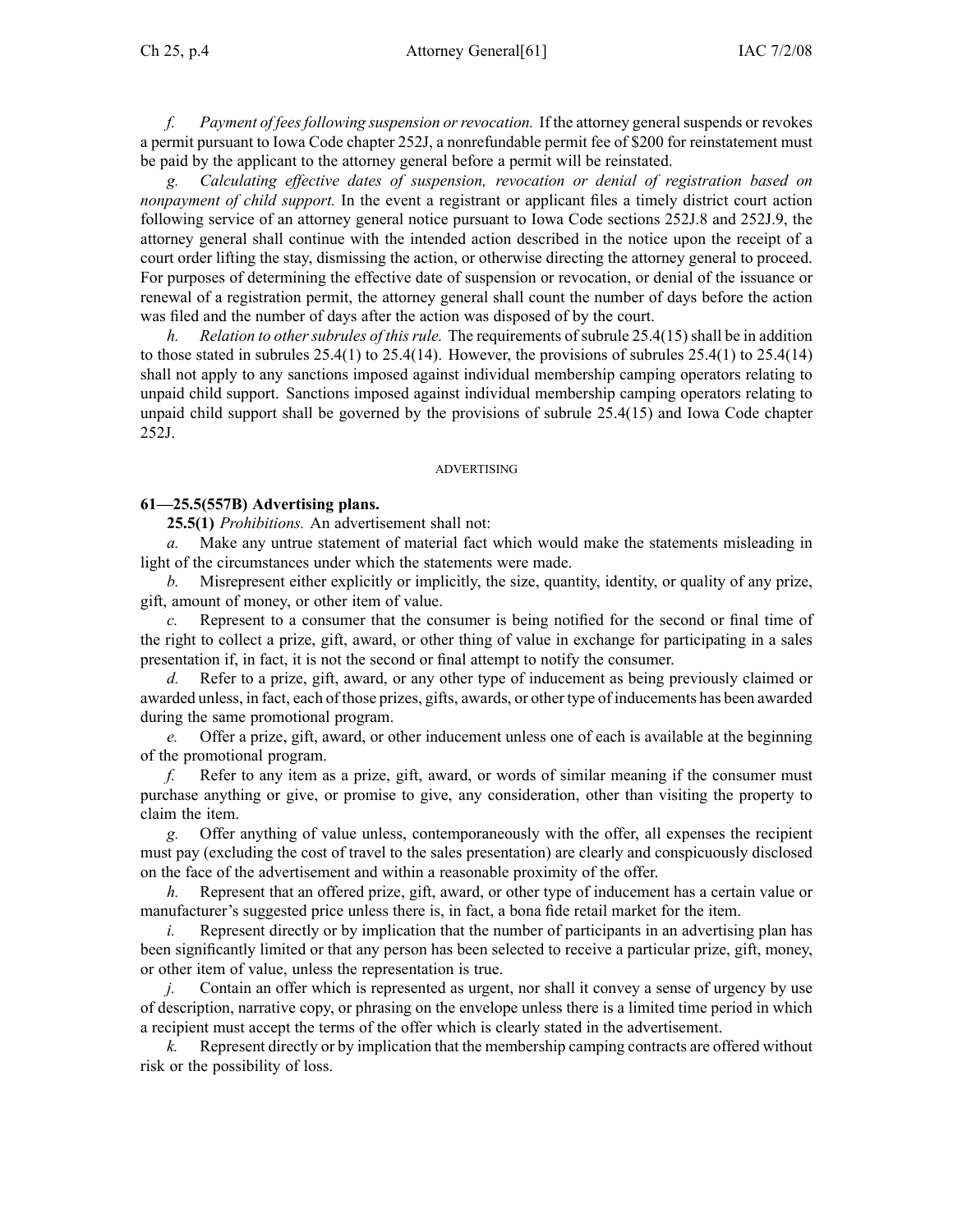*l.* Make any statement, representation, or pictorial presentation of proposed improvements or nonexistent scenes without clearly indicating that the improvements are proposed and the scenes do not exist.

*m.* Misrepresent in any manner the odds of receiving <sup>a</sup> particular gift, prize, amount of money, or other item of value.

*n.* Label any offer <sup>a</sup> notice of termination or notice of cancellation.

*o.* Misrepresent, in any manner, the offer, plan, or program.

**25.5(2)** *Required disclosures.* An advertisement shall:

*a.* Disclose on the face of the advertisement that, in order to claim an offered prize, gift, award, or other item of value, the recipient must listen to <sup>a</sup> sales presentation if that is the case.

*b.* Disclose the name and address of the owner of the real or personal property or the provider of the services which are the subject of the sales presentation, visit, or contact with <sup>a</sup> sales agent.

*c.* Include <sup>a</sup> general description of the business of the owner or provider so identified and the purpose of any requested visit, sales presentation, or contact with <sup>a</sup> sales agent, including <sup>a</sup> general description of the facilities or services which are the subject of the sales presentation.

*d.* Contain <sup>a</sup> statement of the odds, in Arabic numerals, of receiving each item offered.

*e.* Clearly and conspicuously disclose all restrictions, qualifications, and other conditions that must be satisfied before the recipient is entitled to receive an offered prize, gift, award, or other item of value, including, but not limited to, all of the following:

(1) Any deadline by which the recipient must visit the location, attend the sales presentation, or contact the sales agen<sup>t</sup> in order to receive the item;

(2) The approximate duration of any visit and sales presentation;

(3) Any other conditions, such as <sup>a</sup> minimum age qualification, <sup>a</sup> financial qualification, or <sup>a</sup> requirement that if the recipient is married both husband and wife must be presen<sup>t</sup> in order to receive the item.

These conditions must be disclosed on the face of the advertisement or in the alternative, the conditions may be stated on the back of the advertisement or on <sup>a</sup> separate sheet if they are printed in boldfaced type of <sup>a</sup> minimum size of ten points and the following statement is printed in bold-faced type of <sup>a</sup> minimum size of ten points conspicuously on the face of the advertisement:

# **CHECK THE CONDITIONS OF PARTICIPATION TO SEE IF YOU ARE ELIGIBLE FOR ANY OF THE MERCHANDISE**.

*f.* Clearly disclose that <sup>a</sup> particular promotion has multiple sponsors, if that is the case.

*g.* Contain <sup>a</sup> statement that the owner or provider reserves the right to provide <sup>a</sup> rain check or <sup>a</sup> substitute or like item, if these rights are reserved.

*h.* Contain a statement that a recipient who receives an offered item may request and will receive evidence showing that the item provided matches the item randomly or otherwise selected for distribution to that recipient.

*i.* Disclose all other rules, terms, and conditions of the offer, plan, or program.

**25.5(3)** *Vacation inducements.* If an advertisement offers <sup>a</sup> vacation or vacation certificate as an inducement to the recipient to visit or attend <sup>a</sup> sales presentation, all material conditions of the vacation must be clearly and conspicuously disclosed in the advertisement including, but not limited to, any required deposits, points of departure if outside of Iowa, the nature of the accommodation, procedures for redeeming the certificate and all charges or fees incident to the vacation. If the vacation or vacation certificate is actually provided by <sup>a</sup> person other than the membership campground operator, the advertisement must disclose the name and address of the person responsible for providing the vacation.

**25.5(4)** A violation of any of the advertising rules contained in subrule 25.5(1), 25.5(2), or 25.5(3) constitutes <sup>a</sup> deceptive, false, or misleading practice and may subject the violator to sanctions under subrule 25.4(1).